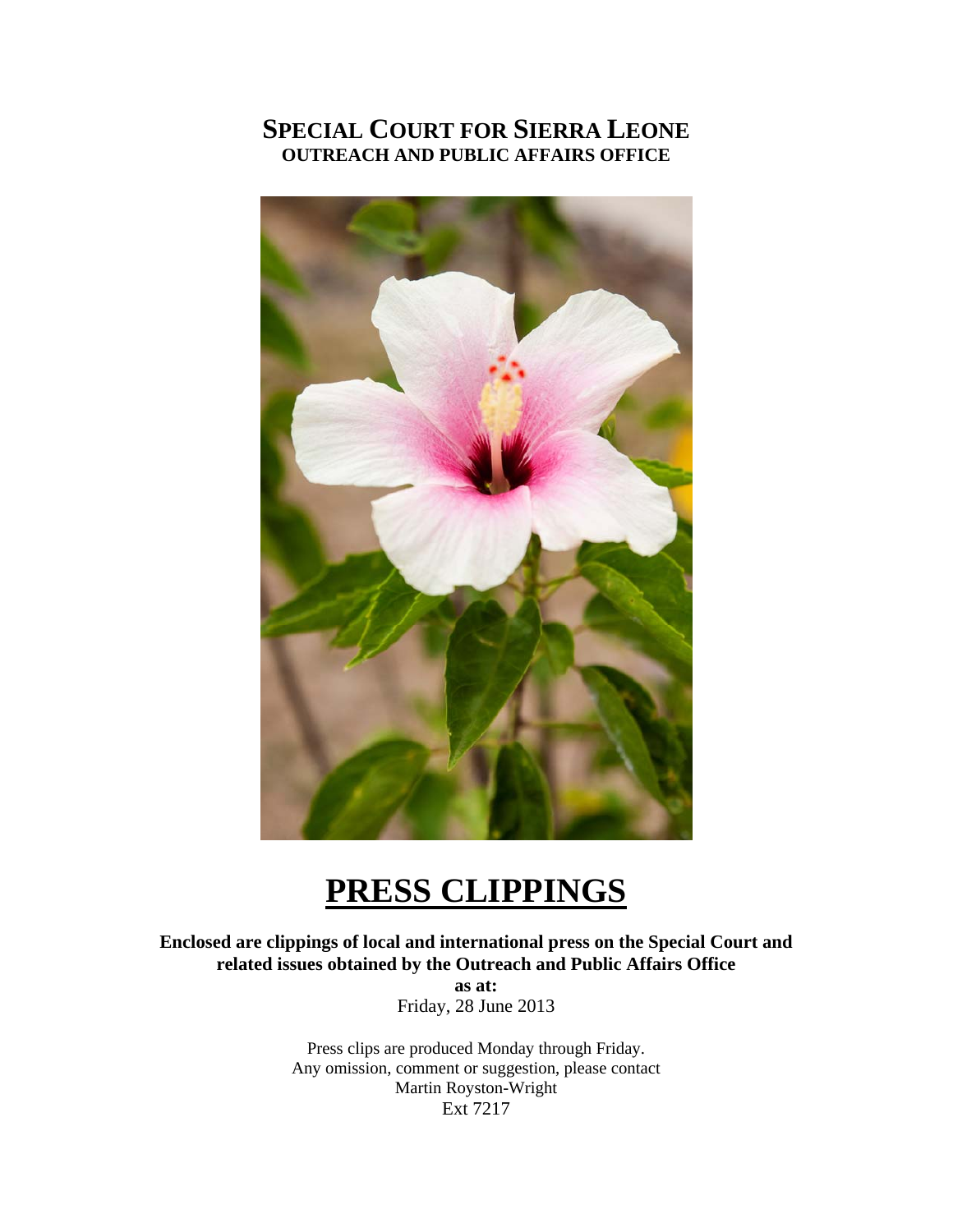| <b>Local News</b>                                                                           |              |
|---------------------------------------------------------------------------------------------|--------------|
| Zainab Bangura: Sexual Violence is a Crime With a Long / Independent Observer               | Page 3       |
| <b>International News</b>                                                                   |              |
| Making Reconciliation Impactful and Sustainable / Frontpage Africa                          | Pages 4-8    |
| Conscience and Consequence: Royce's Calculus as Foreign Affairs Chair / Washington Diplomat | Pages $9-10$ |
| Is ICC Recolonising Africa? / The Southern Times                                            | Pages 11-13  |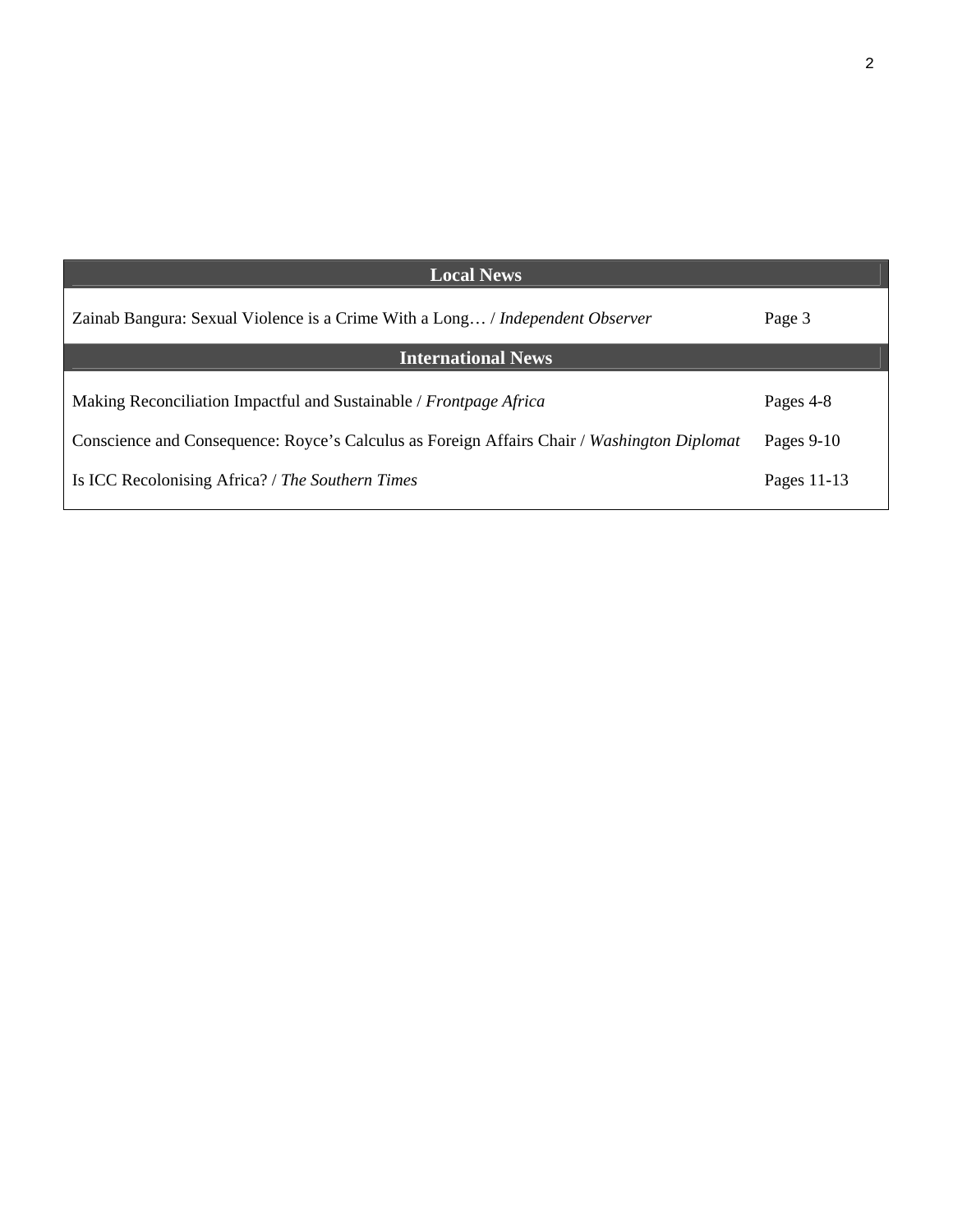Independent Observer Friday, 28 June 2013

# Zainab Bangura : sexual violence is a crime with long and infamous history

By CHERNOR OJUKU -SESAY:



ainab Bangura lectures European Women on sex violence in Brussels thumbnail United Nations Secretary General's Special Representative on Sexual Violence in Conflict, Zainab Hawa Bangura has said Sexual violence in conflict is a crime with a long and infamous history, a crime that is not only perpetrated against women and girls but also men and boys.

Addressing a group of women participants from 62 organisations at the Permanent Mission of Poland to the European Union, and toWomen In International Security in Brussels, Madam Bangura reiterated that her goal is not to make incremental changes in the hopes that "we can diminish this problem, but to press for nothing less than the eradication of rape in war".

Highlighting how she could go about in achieving this goal, the Sierra Leoneanborn ex-Minister of Foreign Affairs & International Cooperation and Minister of Health & Sanitation presented a 6-point agenda to accomplish the task, which include;"ending impunity for perpetrators and seeking justice for victims; protecting and empowering civilians who face sexual violence in conflict, in particular women and girls who are targeted disproportionately by this crime; mobilising political leadership to address war time rape; increasing recognition of rape as a tactic of war and encouraging more research on the issue; strengthening coordination and ensuring a more coherent response from the UN system; and, finally, emphasizing national ownership, leadership and responsibility in the fight to put

#### an end to this scourge".

Mrs Bangura added that war is waged not just on battlefields and against communities, but also on the bodies of women. That by attacking women physically, "you tear at the very fabric of society and the cornerstones of communities" She assured her audience that through the creation of the Security Council resolutions, "we have the tools we need to dismantle the old system in which sexual violence is treated as a second class crime that happens to second class people. What we now need is to set to work building a new foundation for this new century, in which women's rights are respected, protected, and conflict-related sexual violence is treated as the international crime it is".

She added, "the road will be long, but the priority areas I outlined in my agenda provide the way forward. At the local, national, and international level we have to make sure there is no amnesty for the perpetrators. The message to both perpetrators and would-be perpetrators must be clear and unequivocal: this is a crime and if you commit it, we will find you, we will prosecute you and we will punish you. We must raise our voices so that national governments know they cannot put this issue on the back burner and hope it will go away. My Office is willing, able and ready to provide assistance to States to help them develop their capacity to prevent, investigate, prosecute and adjudicate these crimes. Therefore, lack of capacity cannot be an excuse anymore for inaction on the rights of women. "We must end the stigma and silence that surrounds rape in war and other forms of sexual violence in conflict. All too often it is the victim of sexual violence who endures the shame and the stigma of rape. Survivors are ostracized by their communities, marginalized by society and sometimes even rejected by their own families. We must change the public consciousness so that the shame and embarrassment becomes that of the perpetrator. Survivors should not be punished for someone else's crime and the failed policies that allowed them to be targeted in the first place", she stated amidst deafening applause from her audience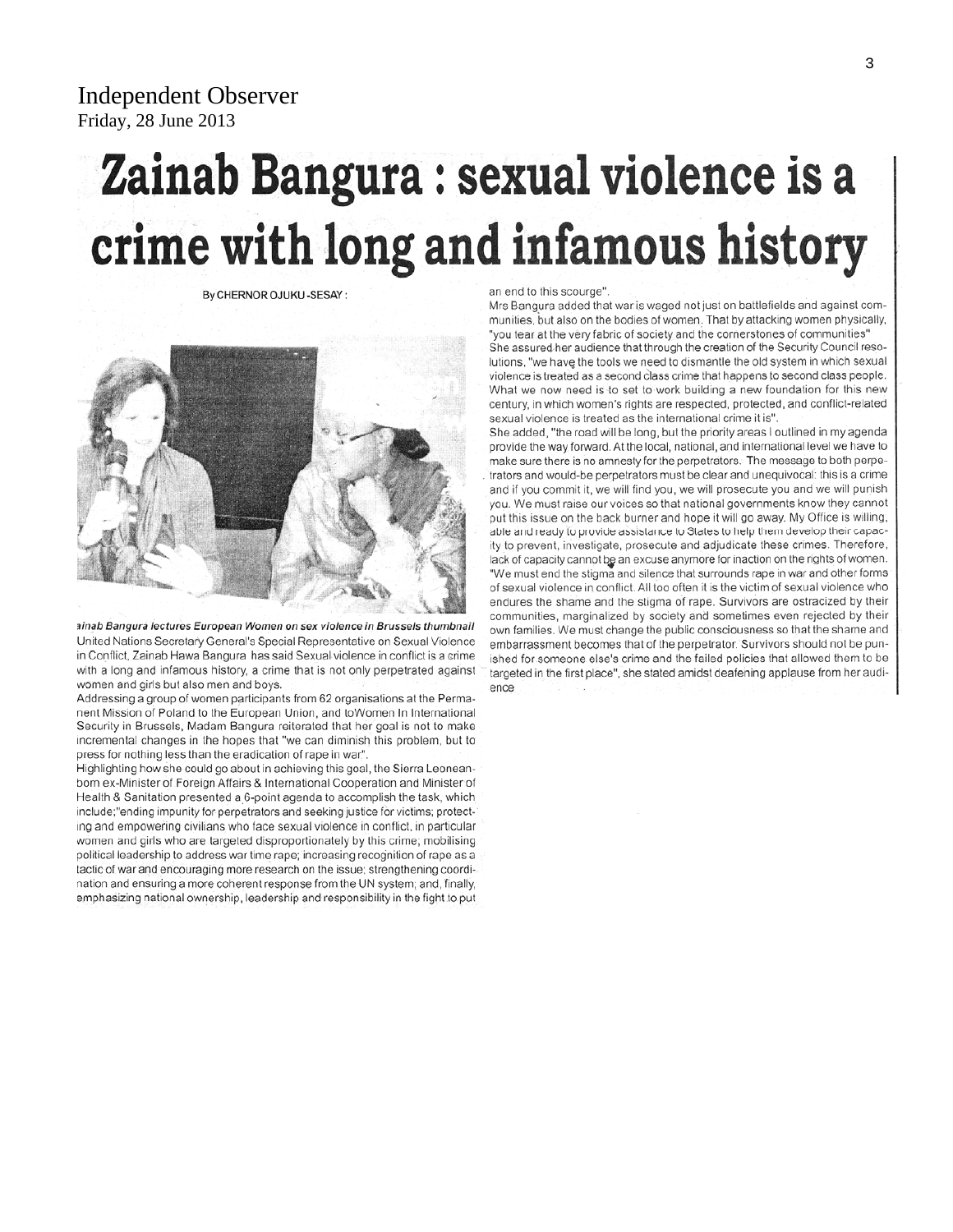## Frontpage Africa (Liberia)

Wednesday, 26 June 2013 Opinion

#### **Making Reconciliation Impactful and Sustainable**

In spite of its undeniable power to restore broken relationships and rebuild shattered communities, so many of us struggle to embrace reconciliation because they quietly believe it is too unclear, vague, or fluffy to bother with. In some ways, it is hard to blame them. After years of being branded as traumatized even the most open-minded amongst us have come to be suspicious of anything that looks or sounds touchy-feely. Combine that with perceptions that our reconciliation project has been reduced to a star-fill football game and it is no wonder why many Liberians have become cynical, even condescending, toward most things related to reconciliation. Yet still, what I find particularly amazing is that none of those who are cynical about reconciliation that I have encountered, deny that it would transform the society, if it could achieve its benefits.

This is a shame because reconciliation has virtues that are essential to the peace and security of the postwar state. Reconciliation is not at all touchy-feely. It is far bigger and more important than anything else we can do to rebuild the society from the ashes of war. Vision 2030 is impossible without it. More than a side-dish or flavor enhancer for the real meal, it is the very pot in which (our democracy) is cooked. But before we can tap into the power of reconciliation, we must humble ourselves enough to overcome the forces that stand in the way of embracing this virtuous platform for change.

At its core, reconciliation regards context-specific interventions that help people who have been involved in intense communal violence to continue to live together to prevent renewed violence and build a nonviolent future. Healing from the wounds of past victimization comes not from mere social or political activities, although not negating them. It comes from the reordering of the structures and institutions of post-war society in ways that storehouses of enmity, fear, mistrust, and hostility are removed. Healing requires that institutional cultures, mindsets and attitudes be changed. Mutual acceptance, hence forgiveness, must include both positive attitudes and positive actions that express them. Only then, will we let go of anger and the desire to revenge.

Even so, there are certain constraints imposed on us by our warring experience that we must relinquish, if reconciliation and national healing are to be realized. I have examined these conditions in this article with the goal of helping us to foster mutual acceptance by members of groups that are hostile toward each other. But first, here are some of the factors that constrain our reconciliation and healing processes: Our inability or unwillingness to prosecute alleged crimes by warlords; our reluctance to honestly and truthfully debate the historical root causes of the war and how the hatred and cleavages they caused are being maintained in the present day; our continued collective stigmatization of certain ethnic or social groups as war mongers; our inability to tap economic development as a driver of the healing process; and our inability to recognize some of the worrisome resemblances between social, economic, and governance practices of the pre-war, warring, and post-war era.

If reconciliation and healing are to take place, here are some questions that we must seek to answer. Do we have mechanisms in place to strike the right balance between justice and healing as well as retribution and forgiveness? Do we have programs in place to strike the right balance between remembering the past and moving on? What resolution would be adequate for the Liberians who saw their sons and daughters killed at the hands of lawless perpetrators, including those who agitated against repressive governments? What resolution would be adequate for the boys, girls, men and women who were raped? What resolution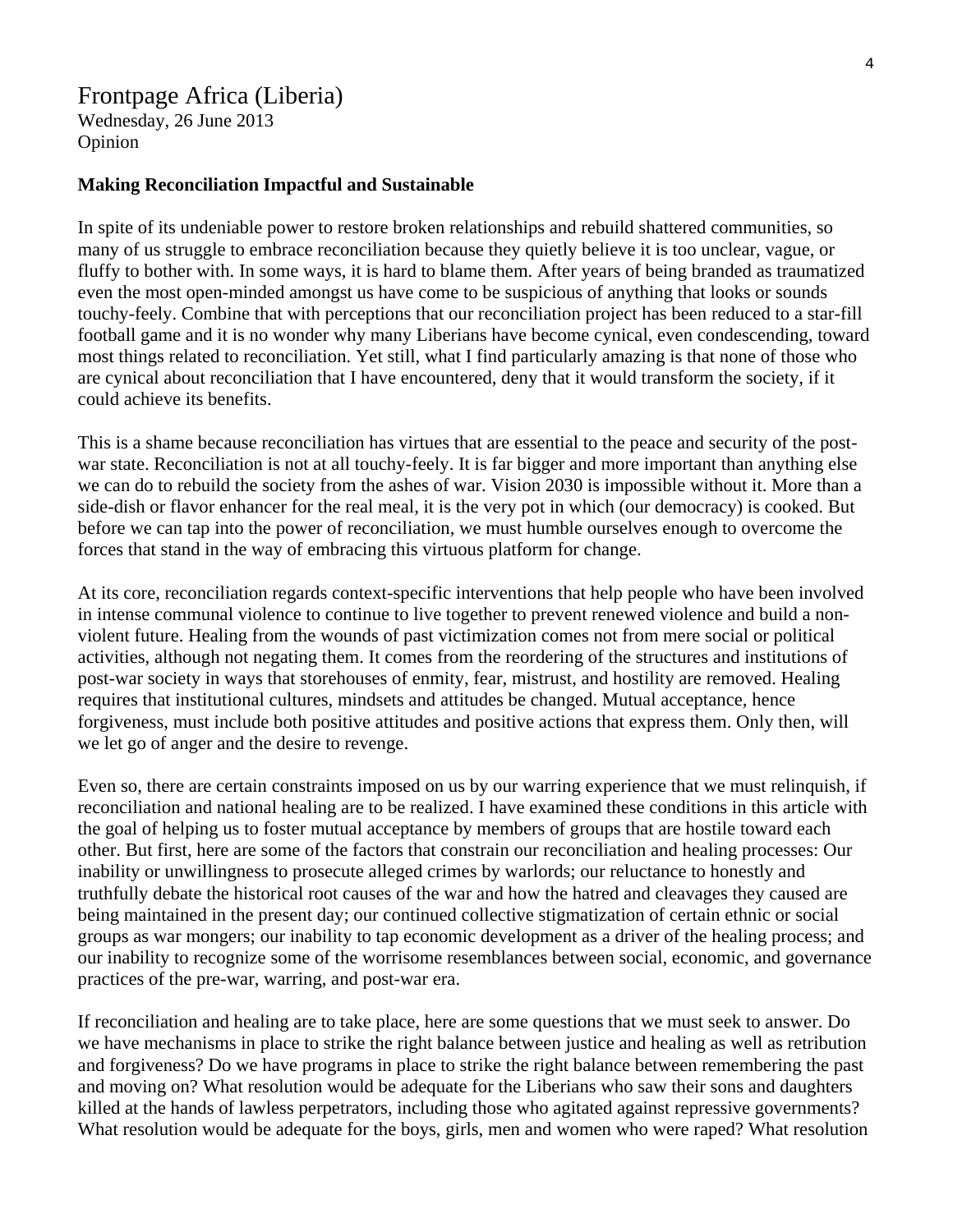will be adequate for those Liberians whose life work and wealth, their children, spouses, and siblings were wiped out senselessly? Do we have the appropriate legal, prosecutorial and mediation instruments to ensure rule of law and/or justice? Do we have the appropriate mechanisms that will help maintain cohesion in the aftermath of public acknowledgment of wrongs inflicted on victims? Are those in power complicit bystanders because they leave the grievances of victims unattended? Do they invite reprisals, perhaps inadvertently, by fostering a culture of impunity?

Reconciliation and healing are fluffy concepts especially when situated in the wake of massive indiscriminate and brutal inter-group and intra-group violence we experienced. Thresholds for achieving reconciliation and healing are hard to identify. Nebulous words like social cohesion, peace, and security are often used as indicators. As such, people often go further to ask for additional benchmarks. For these reasons, I have sought to peel off the veneer from these lofty yet confusing concepts with the goal of finding some sustainable and genuine interventions that would support our reconciliation processes. I make no promise of having a magic wand. What give rise to the need for reconciliation and healing in the first place?

The war was the endpoint of our devolving history of hostility between groups driven in large part by dominance and discrimination, which intensified fear and devaluation. The resentment with which indigenous people were treated for generations by Americo-Liberians; the vengeance which followed, planned, prepared and executed as mass slaughter of Americo-Liberians in the wake of the 1980 coup. Targeted murders of Manos and Gios at the hands of Krahns and vice versa during and after the Doe era also constitute background. Massive killings by Charles Taylor and his NPFL, coupled with aftermaths of retaliatory killings by INPFL, LURD, LDF, MODEL, and the host of warring factions and interim governments. In effect, these genocides targeted victims based on ethnic and social group memberships. Worse, some amongst the Liberian political and intellectual elites were also perpetrators of the violence directly and/or indirectly. Indeed, we can no longer just assign guilt for the war to a small, finite number of people.

How then do we deal with the legacy of the most notorious mass slaughter in our recorded history? We must begin by acknowledging that the impact of intense violence on survivors is quite a mammoth one. Prolonged warfare profoundly frustrates survivors' psychological needs. It confuses their identity and way of understanding their surroundings. It disrupts spirituality and security. Interpersonal relationships on which people depend for regulating emotions get disoriented. People tend to feel vulnerable and overly pessimistic. Some tend to see danger in everything that occurs around them over which they lack complete control.

Was a star-filled football game the most appropriate event to mark the launch of our reconciliation process? There are those of us who believe an assembly of our chiefs and elders would have set the tone better. We must go on seeking interventions that would substantively mitigate people's desire to revenge. Our judicial system would require more than a century to judge the thousands who partook in the war. It would put significant strain on our courts, but we must show a resolve that we want to genuinely end impunity by trying violators. How would we build upon the testimonies and vulnerabilities that victims expressed during the TRC hearings? How would we mend the vulnerabilities of perpetrators who admitted their moral failings and apologized for their wrongdoings with the expectation that this would spur a catalytic process? How would we plan for victims and perpetrators to come together continuously to search for common ground? Could it be that we make the conditions ripe for vendetta-settling, if we fail to answer these questions thoughtfully?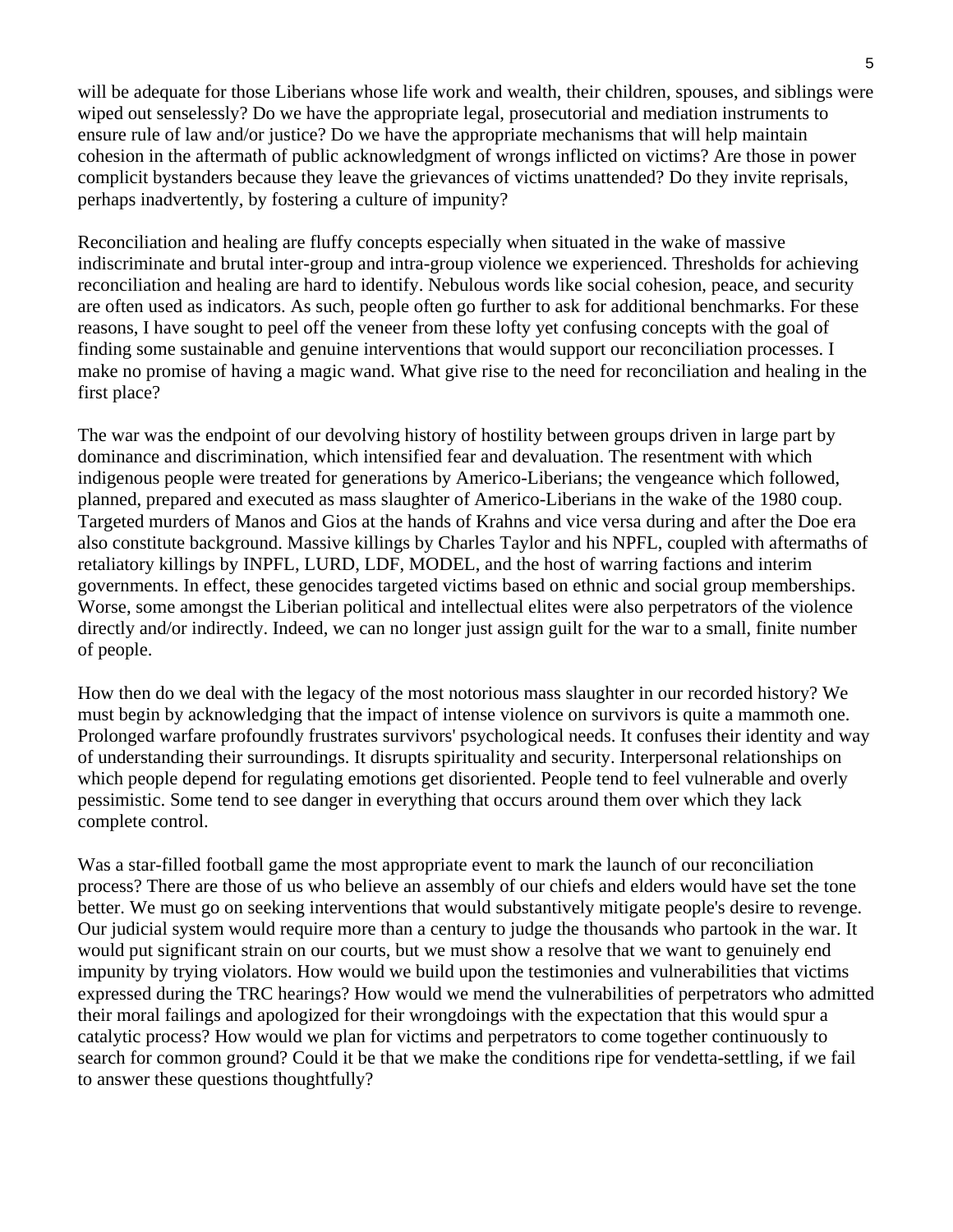Despite what seems like an insurmountable problem, reconciliation presents the most ideal for us to find workable solutions to the many challenges facing Liberia. But reconciliation cannot be shrouded in political garments. Reconciliation is critical to our well-being that we cannot take them lightly. True, we must bring those responsible for the atrocities to trial promptly so that the legacy of impunity must end. Clearly, survivors of the mass slaughter that we experienced are and will remain apprehensive, if perpetrators go unpunished. We must also speed up such hearings to also vindicate non-guilty persons who have been stigmatized for years.

Reconciliation cannot be adequately addressed, if people whose livelihoods were destroyed and are now unable to pay the school fees for their children continue to live on less than a dollar a day. Until the widow is able to provide an opportunity for her child or children to have the same chance at success that the middle class two spouse families have at life, we will not lay the groundwork for the process of forgiveness and/or healing. It is clear that unemployed and hungry Liberians are not able to "eat peace." Poverty, exclusion, inequality, and intolerance are forces that undermine any ability to bring about peace. We must therefore build our reconciliation process on broad-based participation, equality, tolerance, human rights, and justice. Our civil society must become independent. The state must provide services that reach all facets of society.

The Diaspora and/or returnees must be integral part of the reconciliation efforts. Deliberate steps should be taken to address the needs of returnees who are not accepted and integrated in their former communities. We must address the needs of those Liberians who out of heightened sense of social and economic insecurity are prone to strike out to defend themselves even when violent self-defense is not necessary. Recall that self-protective violence is especially likely when former victims live with and are surrounded by the people at whose hands they suffered violence and when they do not sense that justice has or will be done.

We must therefore plan to weave civic and/or tolerance education in our teacher training and school curriculum particularly for our children in elementary school, our law enforcement officers, our soldiers, teachers, clergy people, lawmakers, judges, cabinet ministers, journalists, etc. We must hold solidarity camps for children and teach them the basics of nationalism. We must provide opportunities for demobilized soldiers/fighters, and war affected youth to receive literacy and technical vocational training coupled with job placements. We must develop strategies to enable Liberians who moved from the rural areas to the urban slums to return to their communities of origin either through entrepreneurial or employment schemes so as to decongest the cities. But in doing all this, we must change the general perception that the reconciliation effort is not a property of the central government involved in a top-down approach to reconciliation. We must foster vertical (down-up and/or grassroots) reconciliation initiatives and make reconciliation a platform for genuine exchange and debate at the grassroots level about what happened in our society for the nearly two decades of warfare.

A football game is a symbolic evidence of the prominence the Peace Ambassador attaches to football, but in dealing with issues of reconciliation, we must balance events with short-lived effects and those that can make intermediate or long-term impacts. As such we must complement football games with memorials and national days of mourning. Monuments, memorials, and museums will embody our collective memory and should therefore be parts of our reconciliation processes. Films, novels, and national holidays will need to be part of our attempt to build and sustain a collective memory of what led to the war and how we can prevent recurrence. Sites where massacres occur should stand as memorials that our cabinets and young people can visit to teach invaluable lessons that can only be provided by such visuals. Our history books must devote themselves to the theme of "genocide" which aptly describes what happened in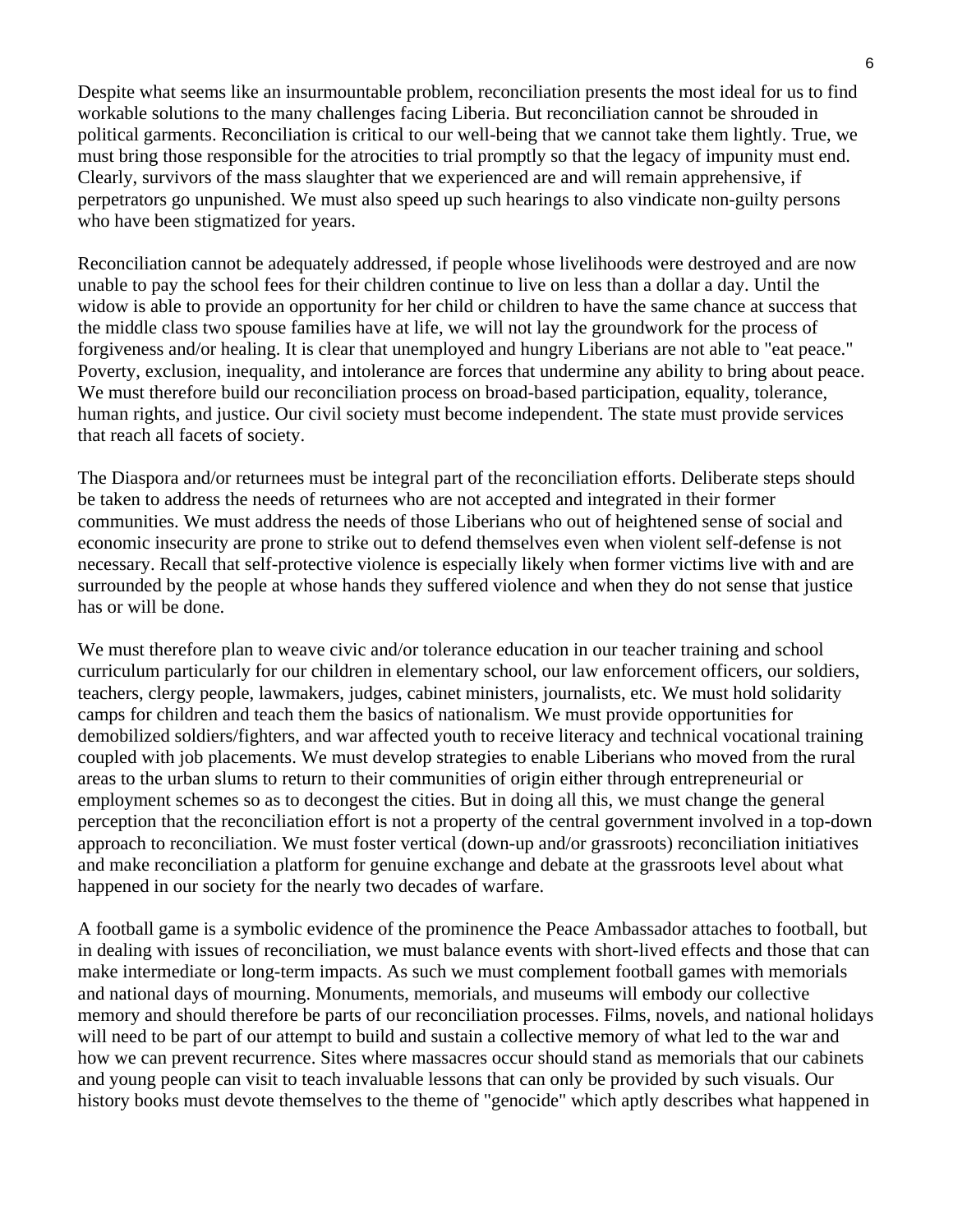our society. In actual fact, memory, collective memory in particular is indeed the best safeguard against a recurrence of communal violence.

Silence, whatever form it takes will make it difficult for us to deal with the legacy of the civil war. But then again, when we invite people to express their feelings, we must urge them to not be vengeful. We must teach them strategies for restorative justice that embodies forgiveness. We must decide on the version of history that will be taught in our classrooms and move forward, being mindful that our national curriculum will be the foundation upon which our youth will build the future of a diverse and tolerant society. We must teach history in ways that avoid ethnic bidding or ethnic conscious-raising. But our history must also not be sanitized to deny the genocidal actions that were performed by specific groups. Still, our history must be a non-polarizing narrative. The criteria that were used for deciding which Liberians could be killed at different intervals and in various locations around the country during the war, principally ethnic identity - we must do away with. Ethnic identity and other social identities, which are cleavage creating must be removed from personnel forms and other public identity documents so that we can accelerate the integration process.

There are intra-ethnic fault lines in Liberia that we cannot ignore, and so those too must be tackled in our quest for reconciliation and healing so as to promote Liberian unity. Divisive categories that refer to returning Liberians from the Diaspora as "Johnny just come" should be substituted for more inclusive ones. We must publicly shame those among us that are ongoing sympathizers of the war. We know that political power is still in the hands of a small inner circle of persons, men, and able-bodied people. For this, we must strive to give the less privileged: women and persons with disabilities equal access to political representation. Furthermore, we should democratically resist any group that will seek to consolidate their hold on power, much like past oligarchies or authoritarian regimes did. We must oppose all the instigators of violence in our society: ethnic discrimination, religious bigotry, homophobia, patronage, elitism, etc. We must not propagate any collective guilt or innocence. In the end, we must all see ourselves as survivors highlighting our endurance and resilience.

We must address scarcity of empirical data and scholarly work to inform our reconciliation program. Academic investigations are needed of the TRC and related documents to provide rigorously obtained data to guide our peace building efforts. Patchy, antidotal evidence have emerged in many quarters, sometimes with limited understanding of the cultural contexts of our conflict. For example, it will be critical for scholars to examine in depth the social and economic factors responsible for Mano-Gio intra ethnic conflict; Mano/Gio and Krahn conflict, Mandingo versus Lormas/Kissis, and/or country versus congoe. We must find means to probe the collective stigmatization of Mandingoes and Fulas as non-Liberians. Scholars must examine mixed ethnic families and how they are navigating a very xenophobic society. If lack of national identity was one of the thrusts of our collective insecurity and warfare, we must seek to prevent isolationist tendencies within our society, including the failure to award dual citizenship to Liberians who gained foreign citizenship during their refuge years out of necessity. Importantly, reconciliation and healing cannot be left to chance.

I recognize that reconciliation is not apolitical either and technical solutions alone cannot bring it about. Reconciliation involves facing new situations, complicated and complex problems and questions that simply may have no answers. But it is the uncertainty that requires us all to accept the fact that reconciliation and healing are not always knowable. Instead of black and white, there are lots of gray areas. Things will seem unclear in the gray area, but we will have to learn to be comfortable with one another to reach compromises and start new journeys together. The longer the reconciliation process lasts, the more we will become tolerant of differences and uniqueness. Answers will not come quickly so we must make judgments of one another on the basis of facts and evidence. The important thing will be our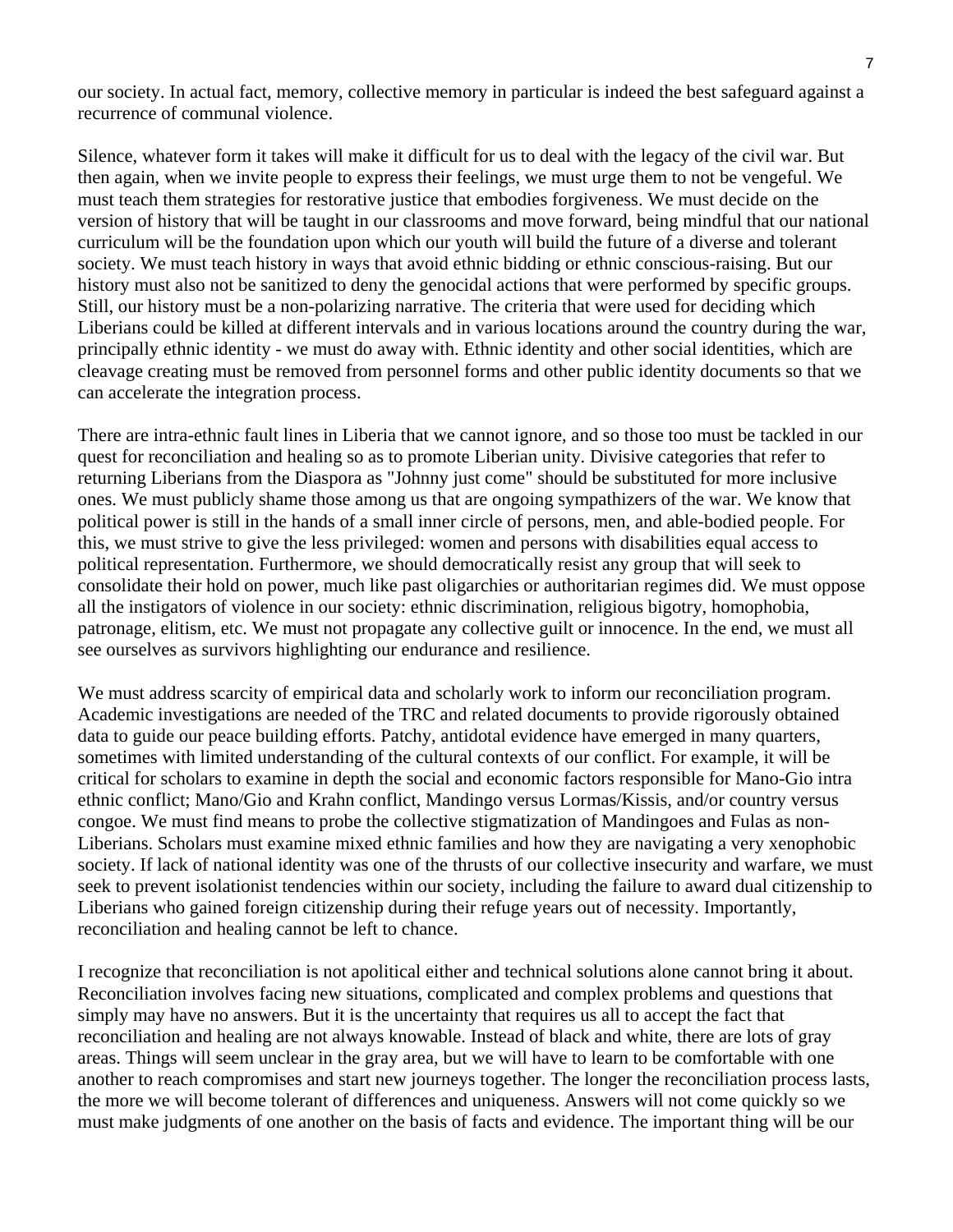willingness to face the uncertainty that reconciliation presents head on. Along this journey, it will require each one to take deep breaths and gather all the facts as they emerge. We will need to use our best judgment and trust in our collective judgment rather than second guessing ourselves. We will need to be focused and build on our successes brick by brick. If we build strong mental conditioning, we will avoid distractions and detours. Others will not alter our opinions of ourselves unless we let them do so.

We will need to create clarity around the purpose of the reconciliation. We will need to over communicate the goal repeatedly, enthusiastically, and repeatedly (that is not a typo, rather an emphasis). When it comes to reinforcing clarity about reconciliation, there is no such thing as too much communication. We will need to establish non-bureaucratic systems to reinforce the point that reconciliation involves the "lay people" and the grassroots must drive this effort. Every program, every activity should be designed to remind the people about what is most important - mutual acceptance and forgiveness. In the end, ours is a country that is still fragile, where insecurity and false expectations loom. But from the depth of my heart, the hurdles that I have highlighted, if left unaddressed, will certainly compromise our reconciliation efforts. I hope therefore that this paper will help open the space wider enough for us to debate an issue which lies at the crux of peace and security in Liberia.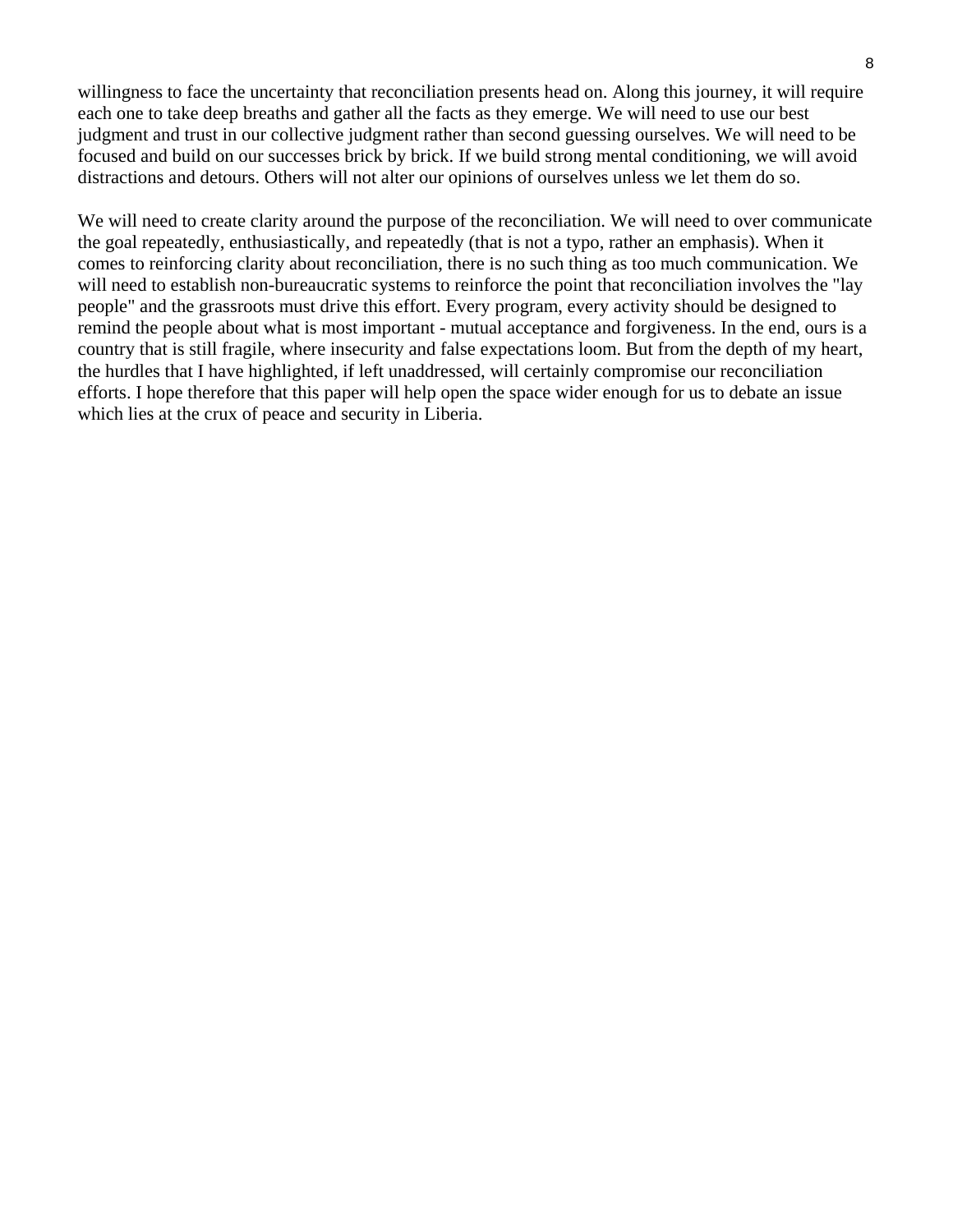# The Washington Diplomat

Wednesday, 26 June 2013

#### **Conscience and Consequence: Royce's Calculus as Foreign Affairs Chair**

#### By Luke Jerod Kummer

Rep. Ed Royce (R-Calif.) began serving his 11th term in Congress this year and assumed the gavel of the House Committee on Foreign Affairs. The California native, who along with his wife Marie can often be seen at embassy receptions and other functions around town, met with The Washington Diplomat in his Rayburn office last month for a Q&A.

#### -SNIP-

But I would also cite our efforts to bring to the bar of justice both **President Charles Taylor of Liberia** as well as Viktor Bout, the gunrunner who was providing arms to that warlord and many others in Africa, often supporting both sides of a conflict, as he did in Afghanistan, where he simultaneously armed the Northern Alliance as well as the Taliban. The bloody consequences of the weapons transfers that Bout made to Taylor — and what Taylor did with them — could be seen in Sierra Leone, Liberia and all across West Africa. Bout's actions also had a devastating effect in Congo and Central Africa.

In these two cases, I led the effort to build a bipartisan coalition so we could target those who were engaged in crimes against humanity and have them brought into custody. That taught me a lesson on how to send a message that there would be very real consequences for war crimes in the developing world. Today, I am involved in an effort along with Rep. Jim McGovern (D-Mass.) to use U.S. special operations and American intelligence resources to track Joseph Kony, who, like Charles Taylor before him,



Photo: Office of U.S. Rep. Ed Royce Rep. Ed Royce (R-Calif.)

recruited child soldiers, created mayhem and committed atrocities against women and children, including mass amputations. In Kony's case, he has operated with impunity for over 18 years in the Central African Republic, in Sudan, in Uganda and in eastern Congo. But with the legislation we've passed, we're hopeful that, just as with Charles Taylor and Viktor Bout, we'll have an opportunity to set one more example once he's brought into custody.

So, to answer your question about why I became interested in foreign policy, it was very much because of the wider issues of human rights and genocide. It was with an understanding that these events are real and they can destroy hundreds of thousands of lives. It was with a recognition that the United States has the capability, when engaged, to help head off genocidal acts and mass killings. I think we have a responsibility. And we can do it best when we have a bipartisan effort that's focused on educating our members and then using our collective strength to move legislation and prompt initiatives on the part of the administration.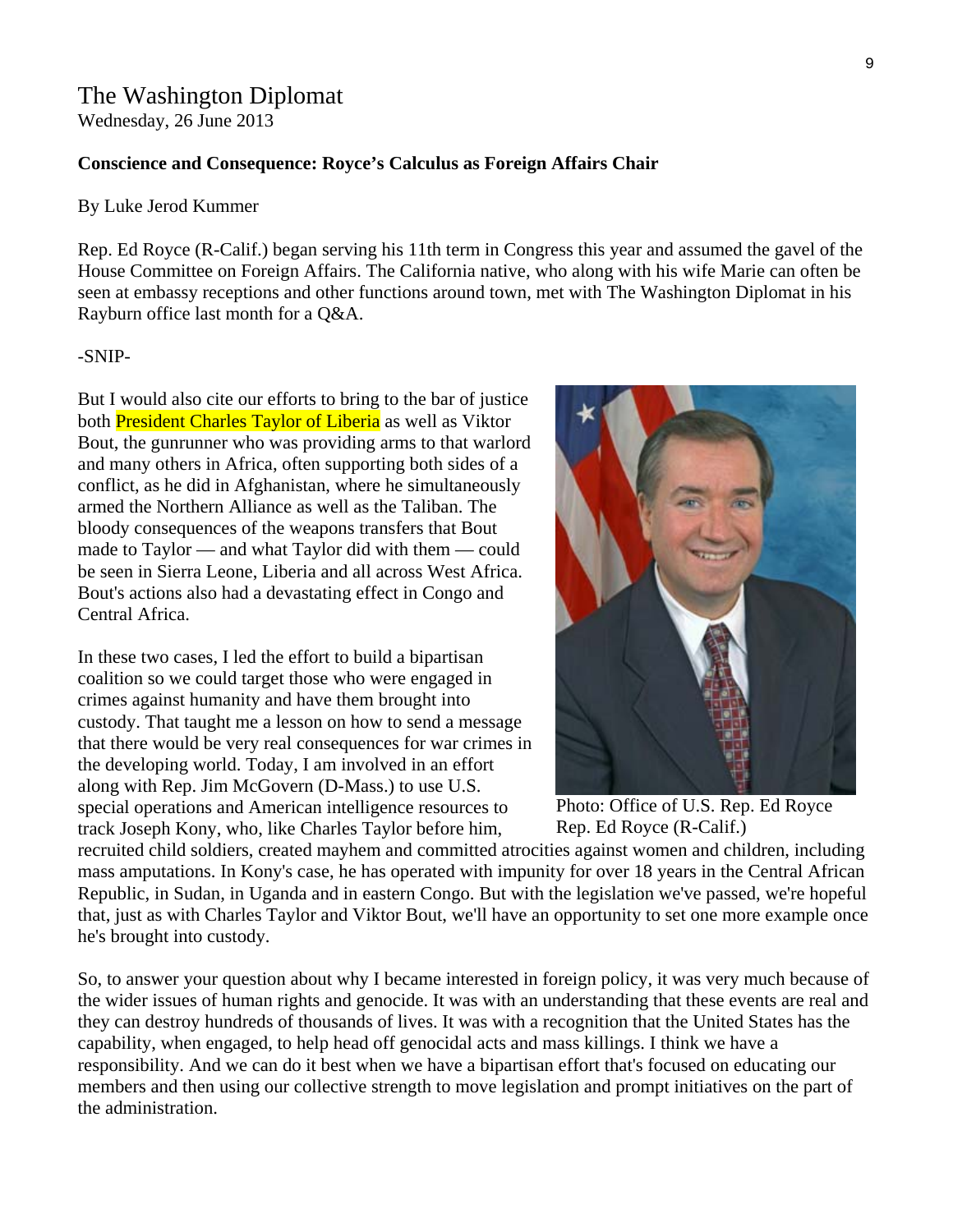TWD: When young lawmakers arrive in Congress, they often have to deal with laws affecting places that they haven't had a chance to visit yet...

Royce: I chaired the African subcommittee for eight years, so I've traveled to most of the countries in Africa...

TWD: So what's something from your travels that taught you a lesson about the world?

Royce: I took a trip into Darfur, Sudan, in order to document the genocide that we were certain was under way. We brought Don Cheadle and Paul Rusesabagina (Cheadle played Rusesabagina in the movie "Hotel Rwanda"). John Prendergast (a human rights activist) also went with us. The thinking was that if we could document the genocidal acts that were occurring, we might be able to prompt the international community to take action. We spent part of the time in Chad with refugees who had recently fled across the border and part of the time in Darfur. It was there that we visited a town, Tine, that had nearly been erased from the map by attacks. But we were able to interview the survivors, and I remember a young boy who started to hold out his arm, and then he offered his other arm. One hand had been severed. I asked him how he lost his hand. He said it was the Janjaweed (an Arab militia), and he made the motion of a sword.

The children had drawn us pictures of the attack on their village, and in those pictures there were the Janjaweed. But there were also the forces of the Sudanese government — the forces of the National Islamic Front. In the children's pictures, there were soldiers in half-tracks and Antonov planes dropping bombs on the village. The point is that while the government in Khartoum was rationalizing what was happening in Darfur as attacks done by the Janjaweed on the indigenous people, it was in fact the case that the Khartoum government was behind the attacks themselves — attacks that commenced with aerial bombardment and were followed up with armored infantry. Only afterward did the Janjaweed come in to finish the job on the women and children. This genocide was much more than Janjaweed murdering black Darfurians; it was orchestrated at the highest levels. And we documented that. I interviewed a number of the survivors for the "Nightline" camera crew that was there, and that program did an exposé on the nature of this genocide.

After the Second World War, the United States said never again would we permit the slaughter of a race. And yet today we have genocidal acts occurring without adequate engagement on the part of the NGO community, although I make a big exception here for the work of John Prendergast and Enough, Resolve and other organizations that are on the ground, trying. But there is not enough time and effort going into countering these types of crimes against humanity — certainly, not on the part of administrations in Washington. One of my hopes is that in working in a bipartisan way, like we did in Sierra Leone and Liberia, we might have further progress in bringing to the bar of justice President Omar al-Bashir and others in Khartoum who have been involved in orchestrating the genocide in Darfur.

-SNIP-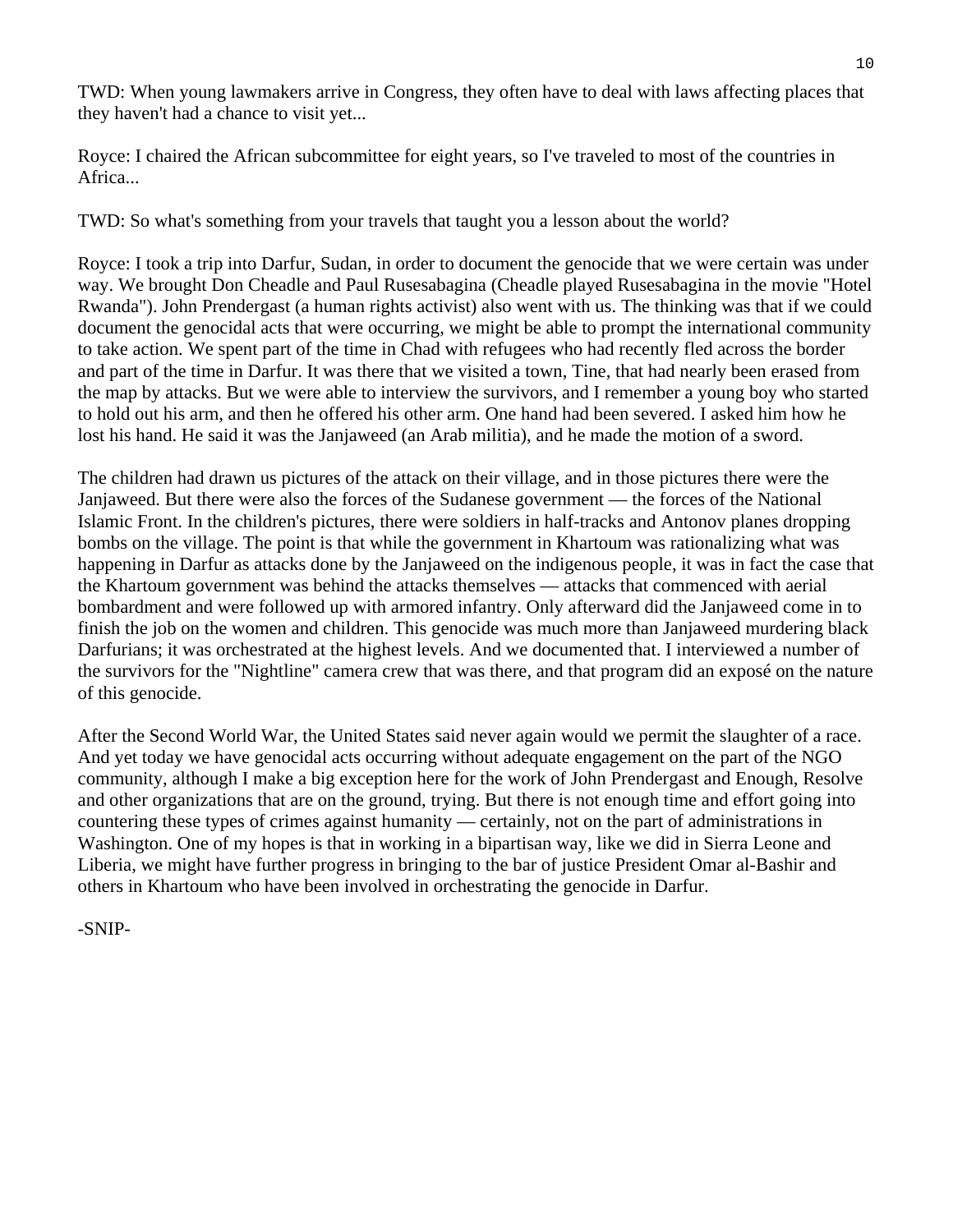## The Southern Times Monday, 10 June 2013

#### **Is ICC recolonising Africa?**

#### By Elvis Mboya

During their campaign in Kenya's last general election, President Uhuru Kenyatta and his deputy William Ruto accused some Western powers of using the International Criminal Court (ICC) to stop their bid to get into State House.

Though both have pledged full co-operation with ICC even after their victory, on the sidelines they have not stopped their scathing attacks. They are now using their state powers to lobby African leaders through the African Union to refer the continent's cases to their respective countries or else AU withdraws their ICC membership.

The intense lobby recently prompted AU Chair Prime Minister Hailemariam Desalegn of Ethiopia to lead African leaders in a denunciation of the ICC for its alleged racism and selective justice.

PM Desalegn said the ICC was head-hunting African leaders for persecution, and called it a racist institution.

Addressing an AU Summit in Addis Ababa in Ethiopia in late May, Desalegn said, "The African leaders have to come to a consensus that the process the ICC is conducting in Africa has a flaw.

"The intention was to avoid any kind of impunity, but now the process has degenerated into some kind of race hunting."

The AU is not alone in its dissatisfaction with the ICC. Many critics argue that the ICC employs double standards, hypocrisy, racial stereotyping, and national and personal agendas in executing its cases.

British lawyer, Courtenay Griffiths – who was lead defence counsel for Liberia's deposed leader Charles Taylor - penned a critique of his country's support for the ICC.

He argued that, "Britain's support for the International Criminal Court is wrong and undermines its credibility in African countries."

He fingered Henry Bellingham, the British Minister for Africa, as a close friend of Simon Mann; the mercenary who tried and failed to orchestrate a coup in Equatorial Guinea. He said Bellingham publicly supported the ICC and yet he did not say a word about Simon Mann.

Griffiths' attack continued: "The court acts as a vehicle for its primarily European funders, of which the UK is one of the largest, to exert their power and influence, particularly in Africa."

His opinions cannot be wished away, as myriad of independent thinkers share the same perspectives.

In their book "Courting Conflicts? Justice, Peace and the ICC in Africa", authors Nicholas Waddell and Phil Clark of Oxford University lamented that the fact that the ICC has focused so overwhelmingly on African situations prompts questions about why the gaze of the international criminal justice falls in some places and on some people and not others.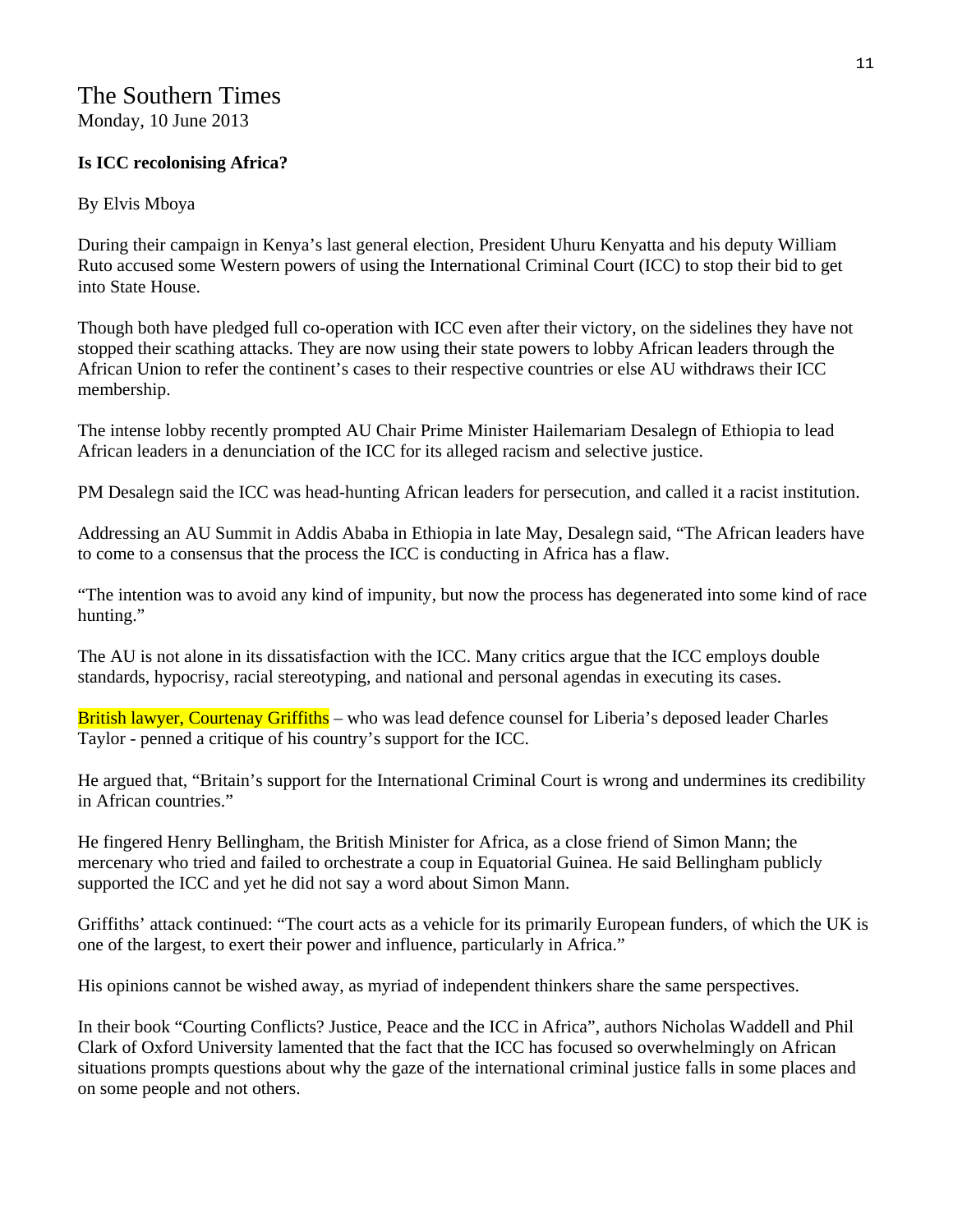The court's focus on Africa, they argue, has stirred African sensitivities about sovereignty and selfdetermination – not least because of the continent's history of colonization and a pattern of decisions made for Africa by outsiders.

"So far, ICC has indicted 27 Africans from seven countries – what lies behind their focus on Africa?" they ask.

This has been seen as a means of destabilising the African continent – something which then makes the political domination of Africa and the subsequent exploitation of African minerals and resources that much easier.

As the African Union has put it: "The abuse and misuse of indictments against African leaders have a destabilising effect that will negatively impact on political, social and economic development of member states and their ability to conduct international relations…"

While contributing to the same book, Albie Sachs, a Justice of the Constitutional Court of South Africa, wrote that the Western powers are using ICC as a means of destabalising Africa, make political domination and exploit the continent's resources.

The ICC has experienced difficulties in navigating the political terrain of Africa. Many of these difficulties emanate from the inherently emotive, morally fraught and politically charged nature of the atrocities that the ICC was established to address, Justice Sachs wrote.

"Further features of the ICC's mandate, such as its minimal temporal jurisdiction and reliance on the support and cooperation of nation states – both domestically and internationally – limit the court's room for manoeuvre.

"The ICC also confronts immense practical and logistical problems of conducting investigations and engaging with affected populations in highly insecure environments," Justice Sachs argues.

The authors are not saying Africans should act with impunity. No. rather they are asking for justice regardless of colour.

The Rome Statute provides that individuals or organisations may submit information on crimes within the jurisdiction of the ICC. These submissions are referred to as "communications" or complaints.

By February 2006, the ICC prosecutor had received 1 732 communications alleging crimes worldwide. As of October 4, 2007 the Office of the Prosecutor had received 2 889 communications about alleged crimes in at least 139 countries. As of 1 February 2006, 60 percent of the communications had originated in just four countries: the USA, UK, France and Germany.

As of July 2009, the prosecutor reported that his office had "received over 8 137 communications from more than 130 countries".

Yet despite all these complaints, the ICC has started investigations into just seven countries, all of them African: Uganda, DRC, Central African Republic, Sudan, Kenya, Guinea, Côte d'Ivoire and Libya; and has indicted 27 people, all of them again Africans.

When asked in 2005 about the fact that the ICC's only referrals up to then had been African, Judge Goldstone replied that "it is a coincidence that the first four cases have come from Africa".